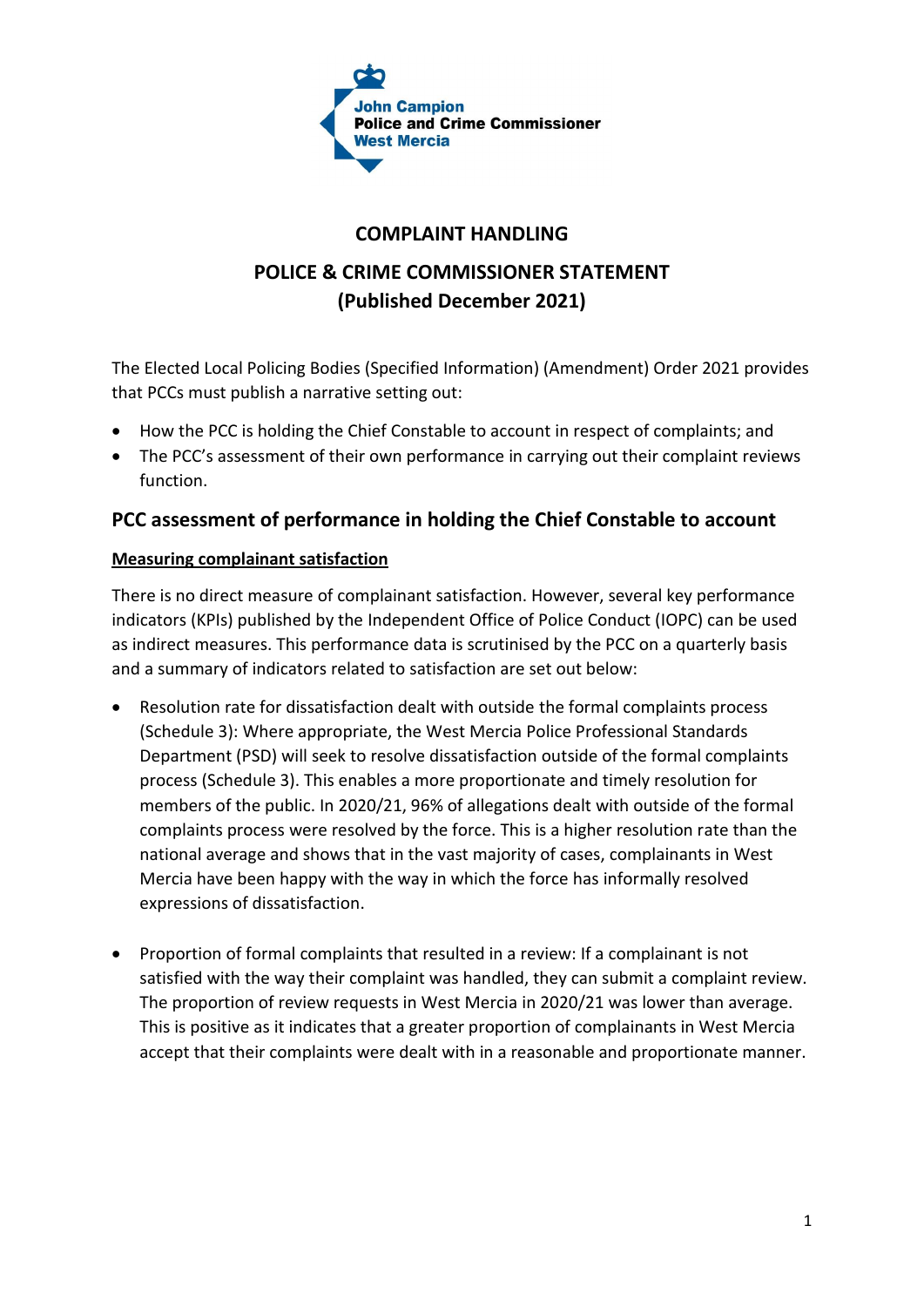

### **Progress updates on implementing relevant recommendations made by the IOPC and/or HMICFRS in relation to complaints handling, or where recommendations were not accepted an explanation as to why.**

The IOPC is able to make formal recommendations where it identifies a potential area of organisational learning for a police force. Any such recommendations are published on the IOPC website. Where learning recommendations are made, they are shared with the PCC to enable oversight of the force response and any action taken. There are no current learning recommendations for West Mercia Police.

Any force-specific HMICFRS recommendations in relation to PSD are captured in an action plan, with progress overseen through the Deputy Chief Constable's (DCC) Service Improvement Board. This Board is attended by a PCC representative, and if required, any concerns on implementing recommendations can be escalated via holding to account processes.

### **A summary of any mechanisms put in place to identify and act on themes or trends in complaints**

PSD produce quarterly performance data to identify themes and trends in complaints and conduct cases. Oversight and scrutiny of this data is provided through a number of forums including a quarterly PSD performance meeting convened by the PCC, the West Mercia Police Fairness, Policy and Standards Board (attended by a PCC representative) and meetings with the IOPC. Themes and trends identified are used to inform primary prevention work to address culture and behaviours; including through communications, support to local teams and training of officers and staff.

#### **A summary of systems in place to monitor and improve performance in the timeliness of complaints handling**

Quarterly performance data produced by PSD and the IOPC includes data on the timeliness of complaints handling. This data is reviewed as part of the quarterly PSD performance meeting convened by the PCC and in joint meetings held with PSD and the IOPC. The PCC also has systems in place to monitor complaints-related correspondence from the public to identify and address concerns regarding timeliness of complaints handling. Individual issues are referred to PSD on a case-by-case basis where appropriate. Any emerging trends can be escalated to the PSD performance meeting for further scrutiny and action.

## **The number of written communications issued by the force under regulation 13 of the Police (Complaints and Misconduct) Regulations 2020 where an investigation has not been completed within a "relevant period"**

Where West Mercia Police has not completed a local investigation within 12 months, they must issue a written notification letter to the PCC and the IOPC under Regulation 13 of the Police (Complaints and Misconduct) Regulations 2020. West Mercia Police have issued 6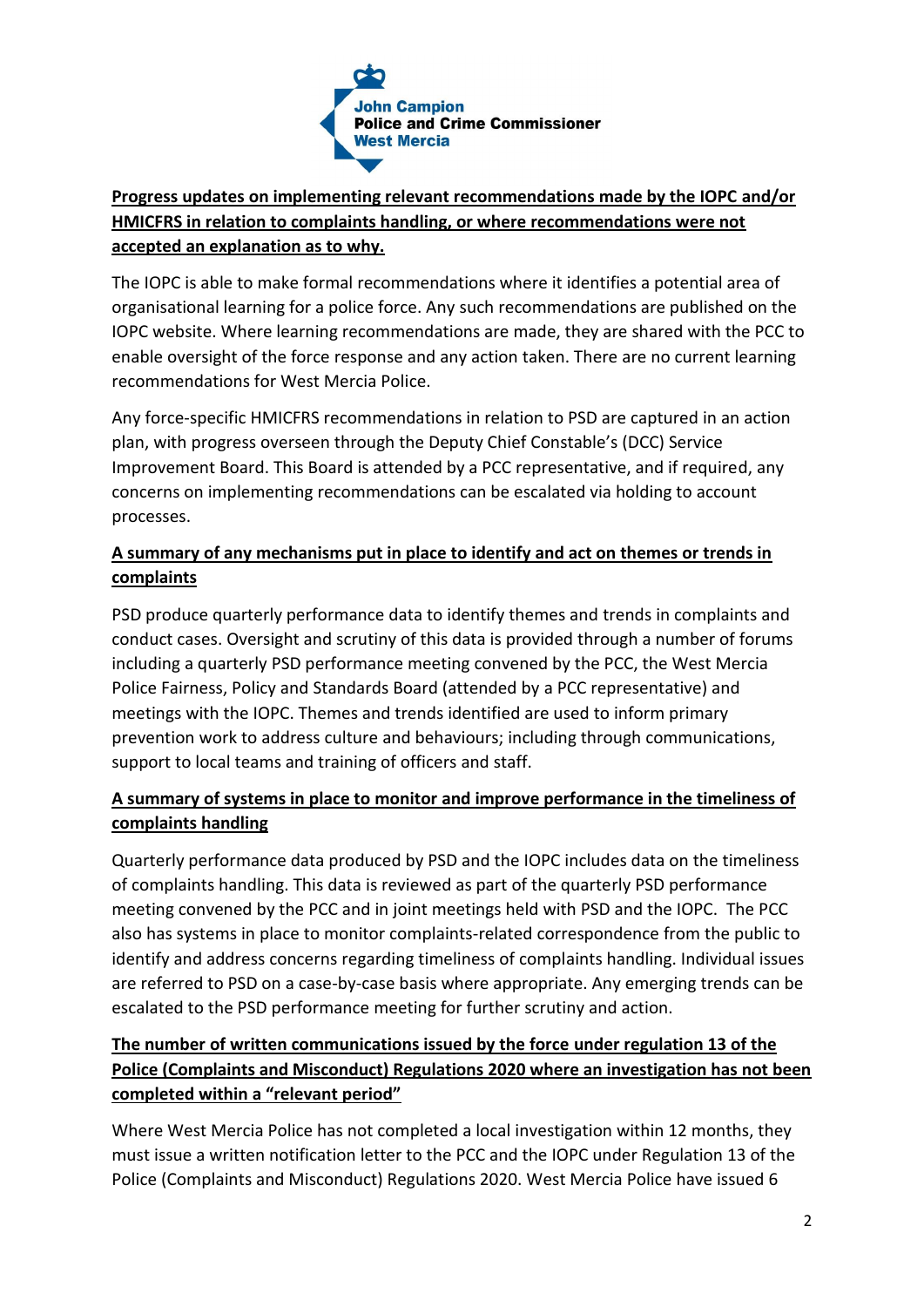

notification letters since the legislation was implemented in February 2020. Each notification letter is reviewed by the PCC and Chief Executive, and any trends raised at the quarterly meetings with PSD and the IOPC.

#### **Quality assurance mechanisms in place to monitor and improve the quality of its responses to complaints**

All formal complaints recorded under Schedule 3 are quality assured by the Appropriate Authority within PSD prior to a final letter being sent to the complainant. If a complainant is not satisfied with the way their complaint was handled, they can submit a complaint review. Any recommendations or oversight learning identified by the PCC or IOPC as the relevant review body (RRB) is used by the force to identify opportunities to improve the quality of its response to complaints.

Any trends identified in relation to the quality of the force response are discussed at quarterly meetings with PSD and the IOPC. Engaging with the IOPC enables sharing of best practice to further improve the local complaints system.

#### **Details of the administrative arrangements the PCC has put in place to hold the chief constable to account for complaints handling**

As set out above, the PCC has put in place a number of administrative arrangements to hold the Chief Constable to account for complaints handling. Arrangements include:

- Monitoring and scrutiny via the West Mercia Police Fairness, Policy and Standards Board. PSD performance is reviewed every quarter, alongside wider organisational issues related to fairness and standards.
- Quarterly PSD performance meetings convened by the PCC. These meetings are attended by the DCC and the Head of PSD. The meetings focus on performance against complaint handling KPIs as well as oversight of gross misconduct matters. Any trends identified via correspondence and complaint reviews can be escalated into this forum for scrutiny and action.
- Quarterly meeting with the IOPC and PSD. These meetings provide an opportunity to discuss performance against KPIs (in the context of regional and national trends), local / national policy and learning from the complaints and review processes.
- Quarterly meeting with the IOPC. The PCC's office has a second quarterly meeting with the IOPC to discuss PCC-specific concerns and complaint functions. These meetings provide an opportunity for the PCC to raise oversight issues to inform holding to account activity, discuss Chief Constable complaint handling and share learning on oversight activities.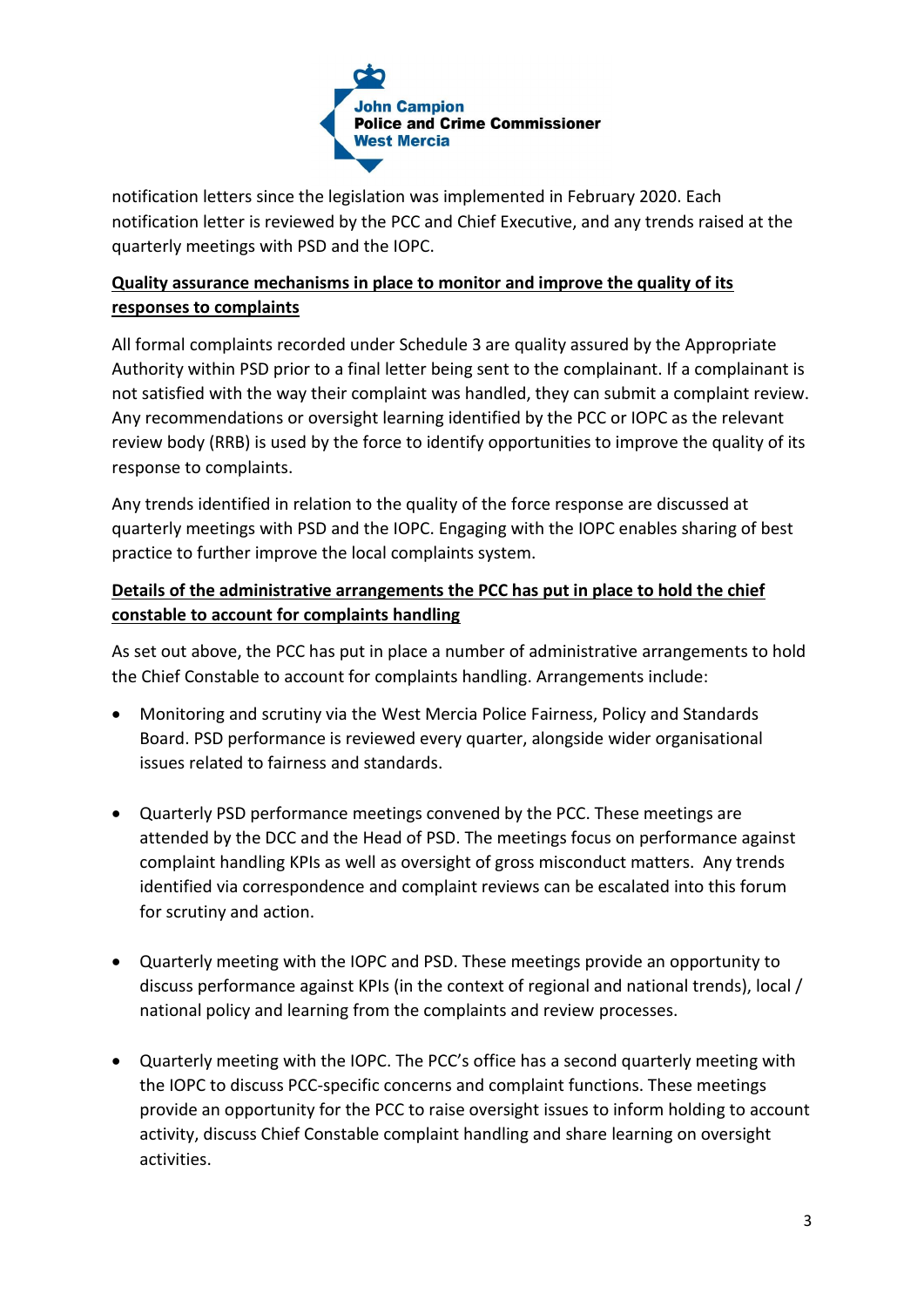

 A report on the above arrangements is provided to the independent members of the West Mercia Joint Audit and Standards Committee (JASC) on a quarterly basis, and is published on the PCC's website. Work is ongoing to develop a programme of audit around standards and ethics which will further enhance the PCC's arrangements to hold the Chief Constable to account.

### **PCC assessment of performance in carrying out complaint reviews**

#### **Timeliness of complaint reviews**

Where the PCC is the Relevant Review Body (RRB), the average time taken to finalise a review year-to-date (YTD: 01/12/2021 – 09/12/2021) is 29 days. Complainants are provided with an update on their complaint review every 28 days until such time that it is finalised.

#### **Details of which review functions the PCC has delegated and what measures they have taken to ensure quality, integrity and impartiality**

The PCC has delegated part of the complaint review function to an independent and qualified external body. The external body assesses reviews and provides the PCC's office with observations and recommendations. An appropriate officer within the PCC's office will then make the final decision on the outcome, and if necessary, any recommendations to the force. This 2-stage process enables the PCC's office to ensure quality, integrity and impartiality of decision-making. All complaint reviews are considered by at least 2 professionals, independent of the police force, with a clear audit trail setting out the rationale for review decisions. Further details of the process in place for complaints reviews can be found here: [https://www.westmercia-pcc.gov.uk/key-information/police-complaint](https://www.westmercia-pcc.gov.uk/key-information/police-complaint-reviews/)[reviews/](https://www.westmercia-pcc.gov.uk/key-information/police-complaint-reviews/)

Systems are also in place to actively manage complaint-related correspondence from members of the public, to avoid any future conflict of interest or involvement in cases that may later be subject to review.

### **Quality assurance mechanisms the PCC has established to ensure that review decisions are sound and in line with the requirements of the complaints legislation and IOPC statutory guidance**

The external body assesses all reviews in line with relevant complaints legislation and statutory guidance; and all recommendations are quality assured by an appropriate officer within the PCC's office. Where matters are complex, the decision-maker within the PCC's office will engage with subject matter experts and policy leads for complaints legislation to ensure all aspects of the review have been appropriately dealt with.

All review outcome letters sent to complainants set out the findings of the review against key criteria within the complaints legislation and the IOPC statutory guidance. The PCC's office will notify PSD of any formal recommendations or learning identified through a